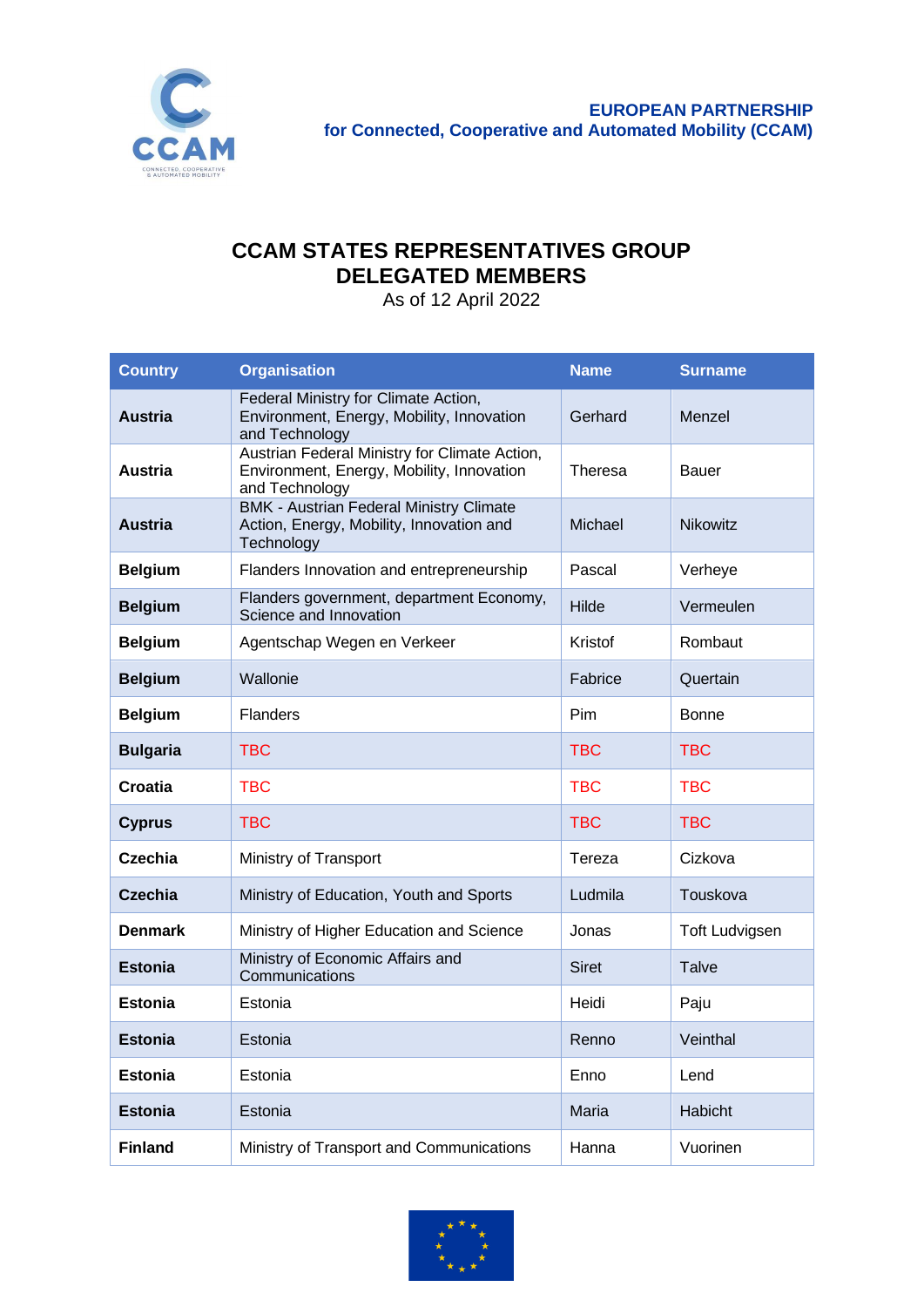

## **EUROPEAN PARTNERSHIP for Connected, Cooperative and Automated Mobility (CCAM)**

| <b>Finland</b> | <b>Business Finland</b>                                            | Tom             | Warras              |
|----------------|--------------------------------------------------------------------|-----------------|---------------------|
| <b>Finland</b> | <b>Business Finland</b>                                            | Pekka           | Rantala             |
| <b>Finland</b> | Ministry of Transport and Communications                           | Atte            | Riihelä             |
| <b>France</b>  | Ministère de l'Ecologie                                            | Xavier          | <b>DELACHE</b>      |
| <b>France</b>  | FR Ministry of Research                                            | Pierre          | <b>PACAUD</b>       |
| <b>France</b>  | France                                                             | Olivier         | Gavaud              |
| <b>France</b>  | France                                                             | Amine           | Didioui             |
| Germany        | German Federal Ministry of Transport and<br>Digital Infrastructure | <b>Matthias</b> | Steinbach           |
| Germany        | <b>BMVI</b>                                                        | Christhard      | Gelau               |
| Germany        | Bundesministerium für Bildung und<br>Forschung                     | Stefan          | Dr. Mengel          |
| Germany        | Germany                                                            | Gabriele        | Grimm               |
| Germany        | <b>TÜV Rheinland</b>                                               | David           | Doerr               |
| <b>Greece</b>  | <b>ICCS</b>                                                        | Angelos         | Amditis             |
| Greece         | National and Kapodistrian University of<br>Athens                  | Emmanuella      | Doussis             |
| <b>Greece</b>  | <b>CERTH</b>                                                       | Evangelos       | <b>Bekiaris</b>     |
| <b>Hungary</b> | National Research, Development and<br><b>Innovation Office</b>     | Virág           | Vántora             |
| <b>Hungary</b> | <b>NRDIO</b>                                                       | Agota           | David               |
| <b>Iceland</b> | <b>Iceland Research Center</b>                                     | Hannes          | Ottósson            |
| <b>Iceland</b> | Ministry of industries and innovation                              | Sigridur        | Valgeirsdottir      |
| <b>Ireland</b> | Enterprise-ireland                                                 | <b>Bob</b>      | Flynn               |
| <b>Ireland</b> | Department of Transport                                            | Paul            | Hannon              |
| Ireland        | Department of Transport                                            | John            | <b>MCCARTHY</b>     |
| <b>Ireland</b> | Department of Transport                                            | Alan            | <b>Woods Conway</b> |
| <b>Italy</b>   | CNR-IMM                                                            | Pietro          | Siciliano           |
| <b>Italy</b>   | Italy                                                              | Paolo           | Malighetti          |
| Latvia         | Ministry of Education and Science                                  | Svetlana        | Jesilevska          |
| Latvia         | Latvia                                                             | Gunta           | Slihta              |
| Lithuania      | Ministry of Transport and Communications                           | Egle Elena      | Sataite             |

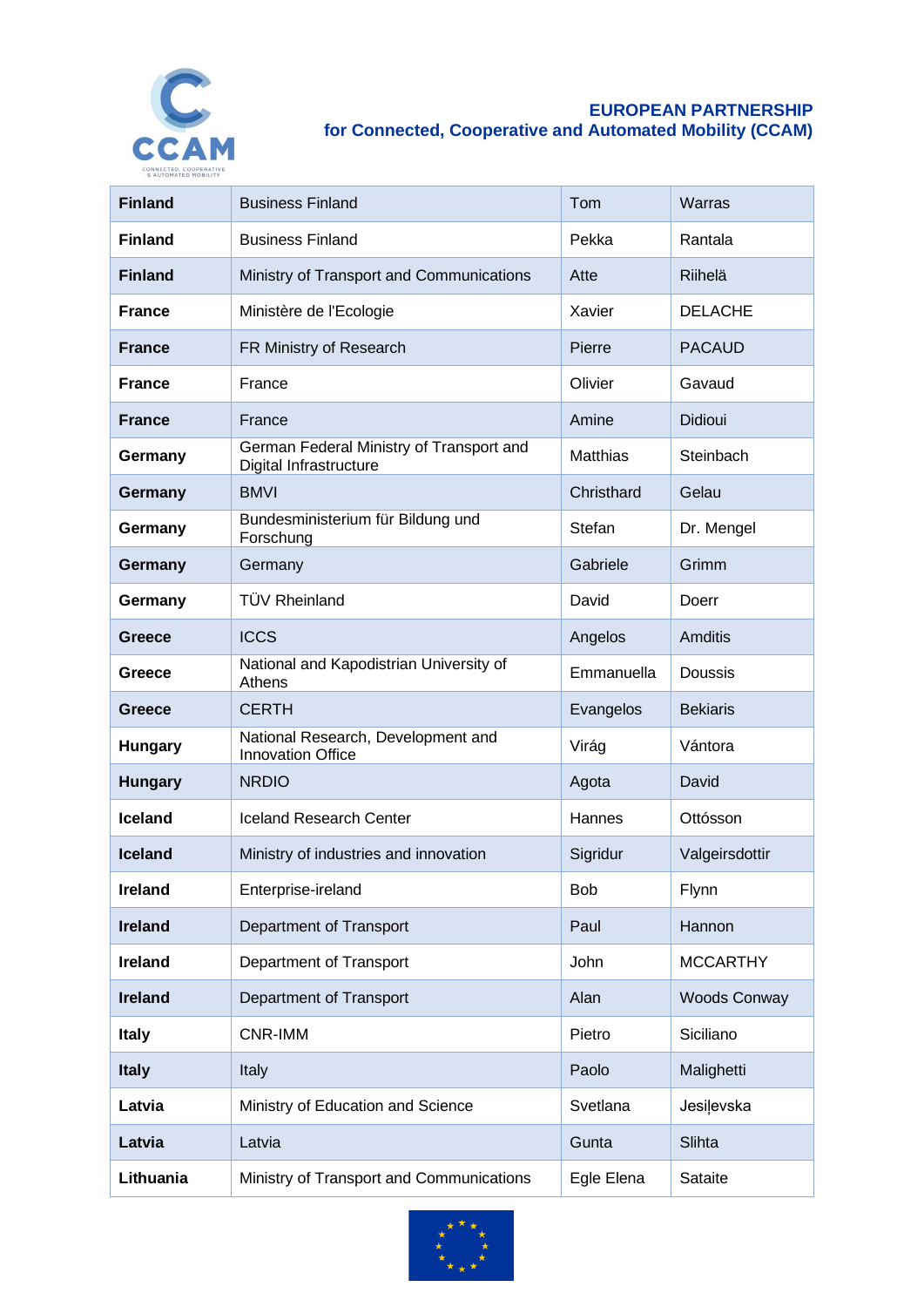

## **EUROPEAN PARTNERSHIP for Connected, Cooperative and Automated Mobility (CCAM)**

| Lithuania          | <b>FTMC</b>                                                                                   | Steigvilė   | Byčenkienė              |
|--------------------|-----------------------------------------------------------------------------------------------|-------------|-------------------------|
| Luxembourg         | Ministry of the Economy                                                                       | Jean        | <b>Schiltz</b>          |
| <b>Malta</b>       | <b>MTIP</b>                                                                                   | Donna       | <b>Borg Micallef</b>    |
| <b>Malta</b>       | Ministry for the Environment, Climate Change<br>and Planning                                  | Annaliese   | Borg                    |
| <b>Malta</b>       | <b>Transport Malta</b>                                                                        | Ronald      | <b>Attard Pullicino</b> |
| <b>Malta</b>       | <b>Transport Malta</b>                                                                        | Laura       | Sue Mallia              |
| <b>Netherlands</b> | Rijkswaterstaat - Ministry of Infrastructure<br>and Water Management                          | Richard     | van der Elburg          |
| <b>Netherlands</b> | Rijkswaterstaat - Ministry of Infrastructure<br>and Water Management                          | Beau        | van Ooijen              |
| <b>Netherlands</b> | Ministry of Infrastructure                                                                    | Erik        | Vrijens                 |
| <b>Netherlands</b> | Netherlands Enterprise Agency (RVO)                                                           | Fatma       | Sacli                   |
| <b>Norway</b>      | <b>Research Council of Norway</b>                                                             | Henrik      | Staubo                  |
| <b>Norway</b>      | Norway                                                                                        | Jana        | Weidemann               |
| <b>Norway</b>      | Norway                                                                                        | Paal        | <b>Iversen</b>          |
| Poland             | The National Centre for Research and<br>Developmnent                                          | Rafał       | Duczmal                 |
| <b>Poland</b>      | Ministry of Infrastructure                                                                    | Sławomir    | Lewandowski             |
| Poland             | National Centre for Research and<br>Development                                               | Rafał       | Duczmal                 |
| <b>Poland</b>      | Poland                                                                                        | Jacek       | Sadura                  |
| Poland             | Poland                                                                                        | Maciej      | Kielminski              |
| Portugal           | Institute for Mobility and Transport (IMT, I.P.)<br>- Ministry of Infrastructures and Housing | Ricardo     | Tiago                   |
| Portugal           | National Inovation Agency (ANI) - Ministry of<br>Science, Technology and Higher Education     | Luis        | Maia                    |
| Romania            | <b>TBC</b>                                                                                    | <b>TBC</b>  | <b>TBC</b>              |
| Slovakia           | Slovakia                                                                                      | Patrik      | Helmich                 |
| Slovenia           | Slovenia                                                                                      | Milena      | Cernilogar-Radez        |
| <b>Spain</b>       | CDTI.                                                                                         | Julio       | Dolado                  |
| <b>Sweden</b>      | Swedish Transport Administration                                                              | Eva         | <b>Boethius</b>         |
| <b>Sweden</b>      | Swedish Transport Agency                                                                      | Christopher | Patten                  |
| <b>Sweden</b>      | <b>Trafikverket Sweden</b>                                                                    | Hamid       | Zarghampour             |